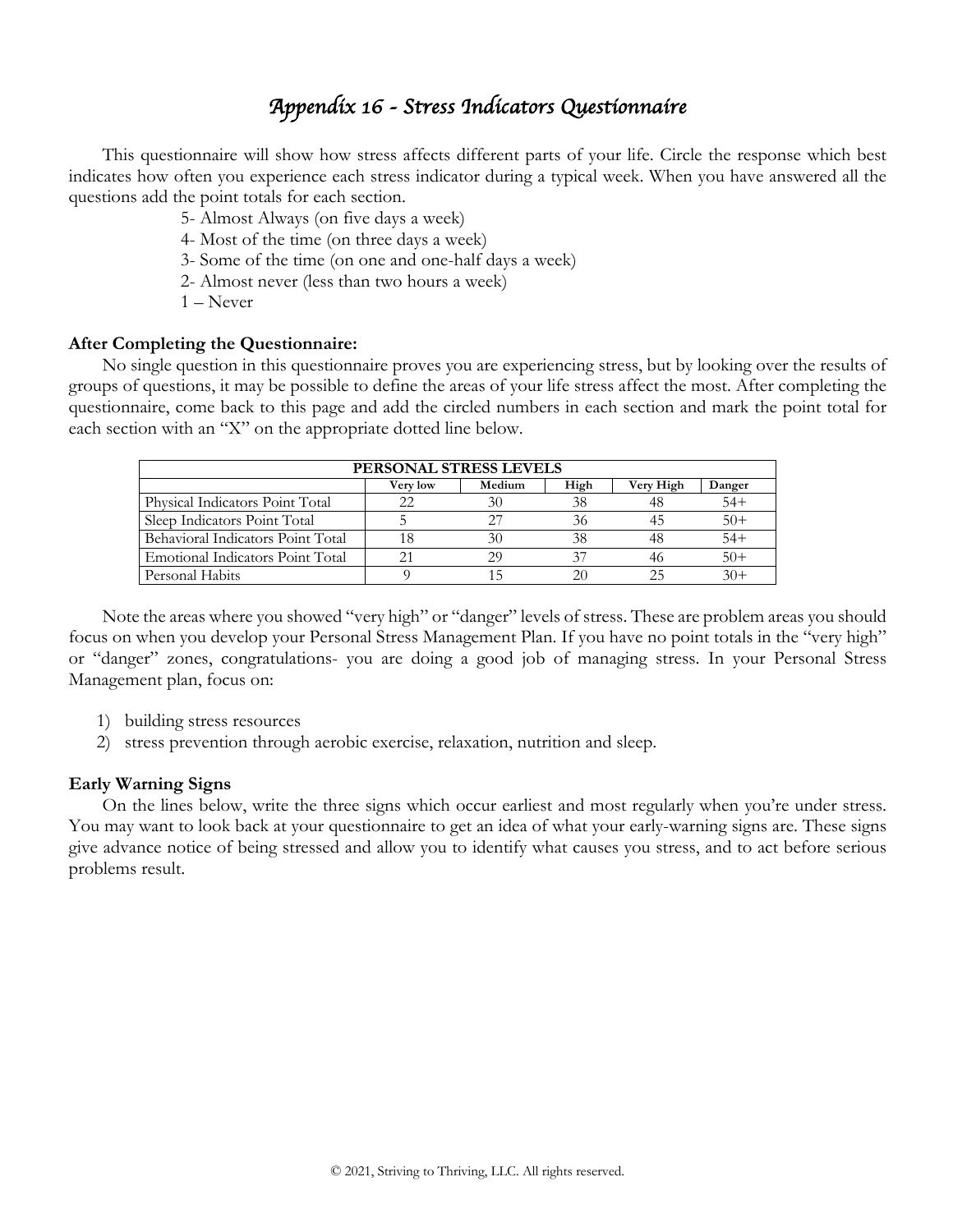| Physical Indicators: How often would you say:                    | <b>Almost Always</b> | Most of the time | Some of the time | Almost never   | Never        |
|------------------------------------------------------------------|----------------------|------------------|------------------|----------------|--------------|
| My body feels tense all over.                                    | 5                    | $\overline{4}$   | 3                | $\overline{2}$ | $\mathbf{1}$ |
| I have a nervous sweat or sweaty palms.                          | 5                    | $\overline{4}$   | 3                | $\overline{2}$ | $\mathbf{1}$ |
| I have a hard time feeling really relaxed.                       | 5                    | $\overline{4}$   | 3                | $\overline{2}$ | $\mathbf{1}$ |
| I have severe or chronic lower back pain.                        | 5                    | $\overline{4}$   | $\mathfrak{Z}$   | $\overline{2}$ | $\mathbf{1}$ |
| I get severe or chronic headaches.                               | 5                    | $\overline{4}$   | 3                | $\overline{2}$ | $\mathbf{1}$ |
| I get tension or muscle spasms in my face, jaw, neck or          |                      |                  |                  |                |              |
| shoulders.                                                       | 5                    | $\overline{4}$   | 3                | $\overline{2}$ | $\mathbf{1}$ |
| My stomach quivers or feels upset.                               | 5                    | $\overline{4}$   | 3                | $\overline{2}$ | $\mathbf{1}$ |
| I get skin rashes or itching.                                    | 5                    | $\overline{4}$   | 3                | 2              | $\mathbf{1}$ |
| I have problems with my bowels (constipation or diarrhea).       | 5                    | $\overline{4}$   | 3                | $\overline{2}$ | $\mathbf{1}$ |
| I need to urinate more than most people.                         | 5                    | $\overline{4}$   | $\mathfrak{Z}$   | $\overline{2}$ | $\mathbf{1}$ |
| My ulcer bothers me.                                             | 5                    | $\overline{4}$   | 3                | $\overline{2}$ | $\mathbf{1}$ |
| I feel short of breath after mild exercise like climbing up four |                      |                  |                  |                |              |
| flights of stairs.                                               | 5                    | $\overline{4}$   | 3                | $\overline{2}$ | $\mathbf{1}$ |
| Compared to most people, I have a very small or a very large     |                      |                  |                  |                |              |
| appetite.                                                        | 5                    | $\overline{4}$   | 3                | $\overline{2}$ | 1            |
| My weight is more than 15 pounds higher than what is             |                      |                  |                  |                |              |
| recommended for a person my height and build.                    | 5                    | $\overline{4}$   | 3                | $\overline{2}$ | $\mathbf{1}$ |
| I smoke tobacco.                                                 | 5                    | $\overline{4}$   | 3                | $\overline{2}$ | $\mathbf{1}$ |
| I get sharp chest pains when I'm physically active.              | 5                    | $\overline{4}$   | 3                | $\overline{2}$ | $\mathbf{1}$ |
| I lack physical energy.                                          | 5                    | $\overline{4}$   | 3                | $\overline{2}$ | 1            |
| When I'm resting, my heart beats more than 100 times a minute.   | 5                    | $\overline{4}$   | 3                | 2              | $\mathbf{1}$ |
| Because of my busy schedule I miss at least two meals during the |                      |                  |                  |                |              |
| week.                                                            | 5                    | $\overline{4}$   | 3                | $\overline{2}$ | 1            |
| I don't really plan my meals for balanced nutrition.             | 5                    | 4                | 3                | $\overline{2}$ | 1            |
| I spend less than 3 hours a week getting vigorous physical       |                      |                  |                  |                |              |
| exercise (running, phaying basketball, tennis, swimming, etc.    | 5                    | $\overline{4}$   | 3                | $\overline{2}$ | 1            |
|                                                                  |                      |                  |                  |                |              |
| Physical Indicators Point Total =                                |                      |                  |                  |                |              |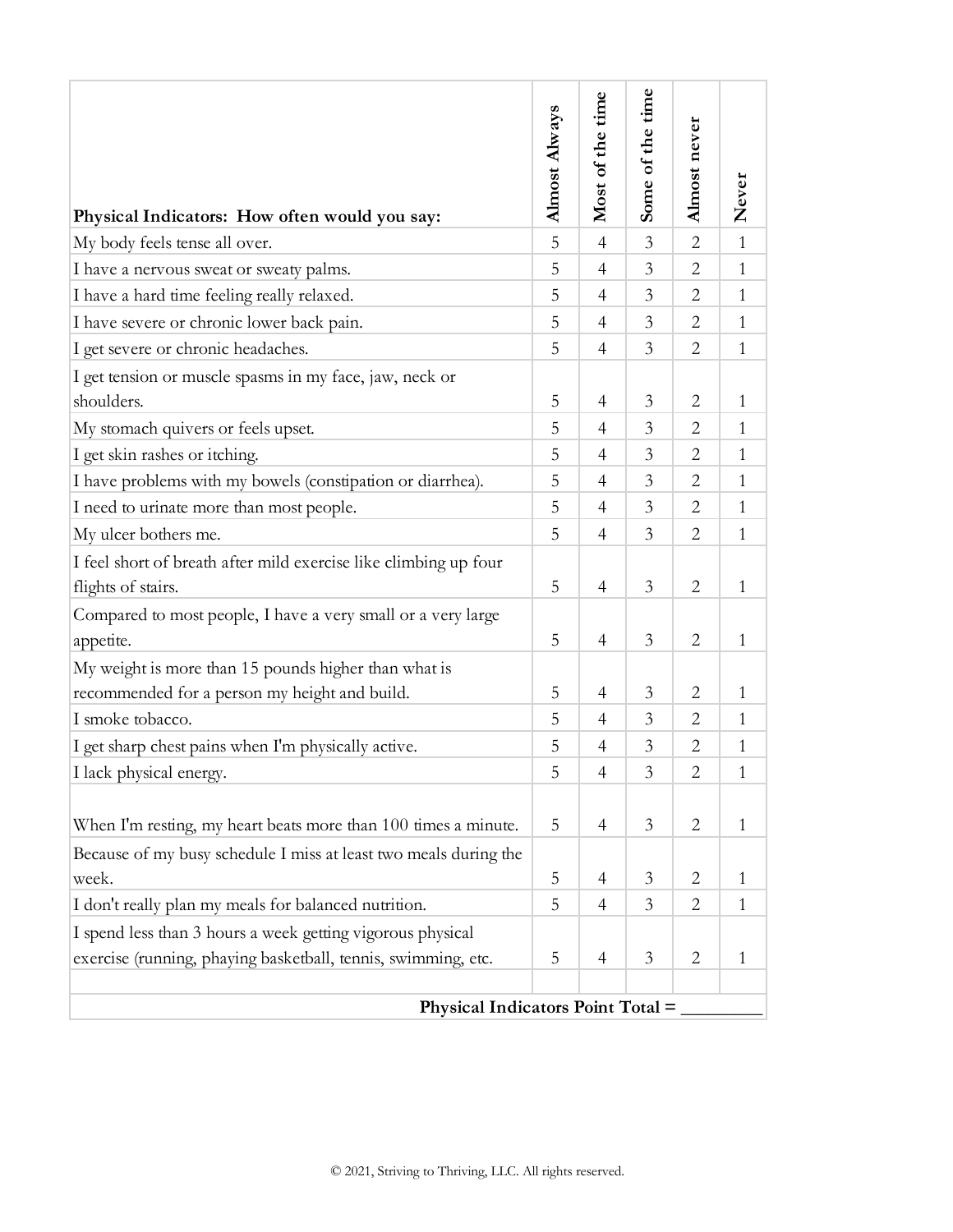| BEHAVIORAL INDICATORS: How often would you<br>say:                                                                                         | <b>Almost Always</b> | Most of the time | Some of the time | Almost never | Never |
|--------------------------------------------------------------------------------------------------------------------------------------------|----------------------|------------------|------------------|--------------|-------|
| I stutter or get tongue tied when I talk to other people.                                                                                  |                      |                  |                  |              |       |
| I try to work while I'm eating lunch.                                                                                                      |                      |                  |                  |              |       |
| I have to work late.                                                                                                                       |                      |                  |                  |              |       |
| I go to work even when I feel sick.                                                                                                        |                      |                  |                  |              |       |
| I have to bring work home.                                                                                                                 |                      |                  |                  |              |       |
| I drink alcohol or use drugs to relax.                                                                                                     |                      |                  |                  |              |       |
| I have more than two beers, eight ounces of wine or three ounces<br>of hard liquor a day.                                                  |                      |                  |                  |              |       |
| When I drink, I like to get really drunk.                                                                                                  |                      |                  |                  |              |       |
| I get drunk or "high" with other drugs more than once a week.                                                                              |                      |                  |                  |              |       |
| When I'm feeling high from alcohol or drugs I will drive a motor<br>vehicle.                                                               |                      |                  |                  |              |       |
| I tend to stumble when walking, or have more accidents than<br>other people.                                                               |                      |                  |                  |              |       |
| In any given week, I take at least one perscription drug without<br>the recommendation of a physician, e.g. amphetamines,<br>barbiturates. |                      |                  |                  |              |       |
| I have problems with my sex life.                                                                                                          |                      |                  |                  |              |       |
| At least once during the week I will make bets for money.                                                                                  |                      |                  |                  |              |       |
| After dinner I spend more time alone or watching TV than I do<br>taking with my family or friends.                                         |                      |                  |                  |              |       |
| I arrive at work late.                                                                                                                     |                      |                  |                  |              |       |
| At least once during the week I have a shouting match with a co-<br>worker or supervisor.                                                  |                      |                  |                  |              |       |
| <b>Behavioral Indicators Point Total:</b>                                                                                                  |                      |                  |                  |              |       |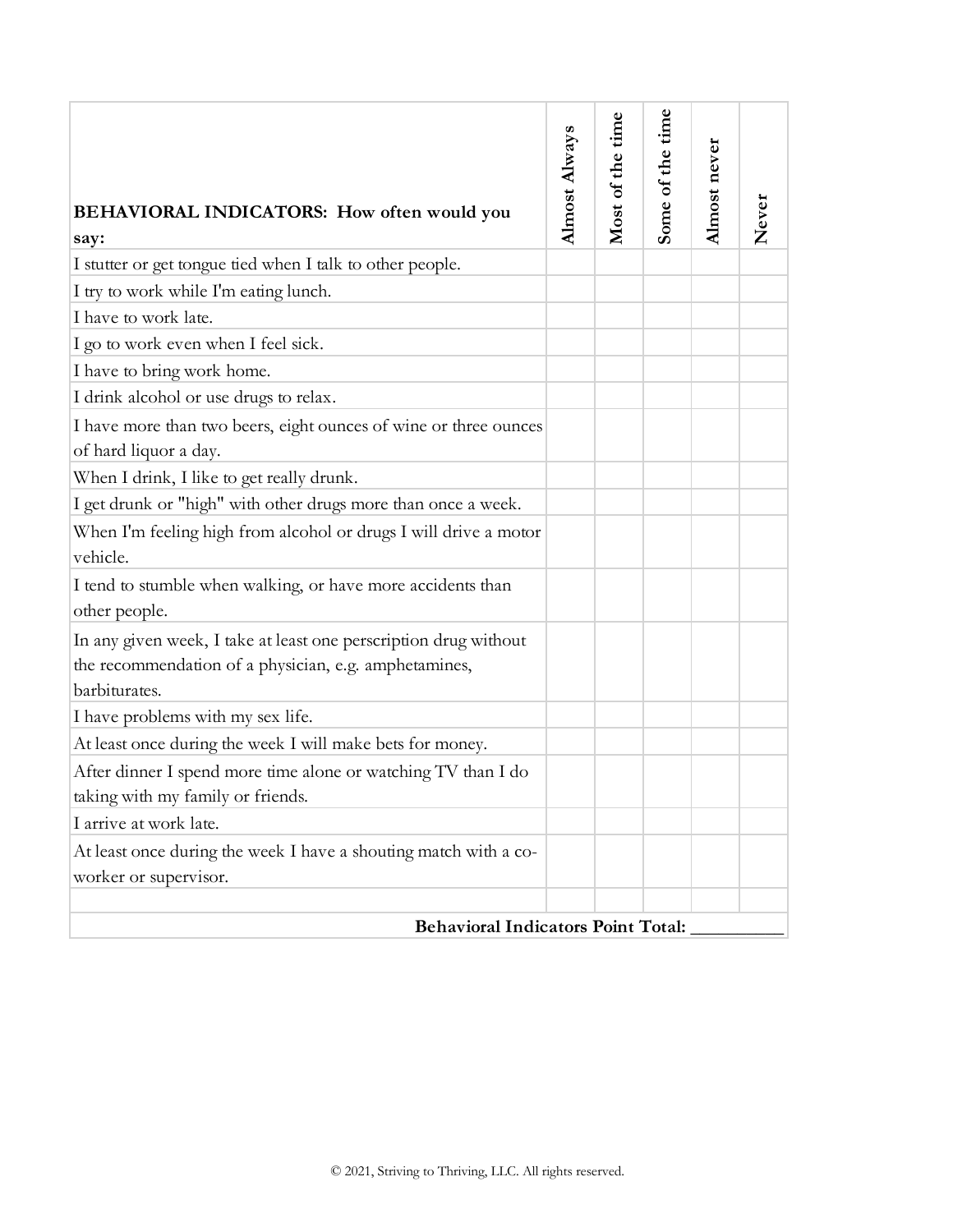|                                                                                   | <b>Almost Always</b> | Most of the time | Some of the time | Almost never | Never |
|-----------------------------------------------------------------------------------|----------------------|------------------|------------------|--------------|-------|
| <b>EMOTIONAL INDICATORS:</b> How often would you say:                             |                      |                  |                  |              |       |
| I have found the best what to deal with hassles and problems is                   |                      |                  |                  |              |       |
| to consciously avoid thiinking or talking about them.                             |                      |                  |                  |              |       |
| I have trouble remembering things.                                                |                      |                  |                  |              |       |
| I feel anxious or frightened about problems I can't really                        |                      |                  |                  |              |       |
| describe.                                                                         |                      |                  |                  |              |       |
| I worry a lot.                                                                    |                      |                  |                  |              |       |
| It is important for me not to show my emotions to my family.                      |                      |                  |                  |              |       |
| Is is hard for me to relax at home.                                               |                      |                  |                  |              |       |
| It's best if I don't tell evem my closes friend how I'm really                    |                      |                  |                  |              |       |
| feeling.                                                                          |                      |                  |                  |              |       |
| I find it hard to talk when I get excited.                                        |                      |                  |                  |              |       |
| I feel very angry inside.                                                         |                      |                  |                  |              |       |
| I have temper outbursts I can't control.                                          |                      |                  |                  |              |       |
| When people criticize me, even in friendly, constructive way, I<br>feel offended. |                      |                  |                  |              |       |
| I feel extremely sensitive and irritable.                                         |                      |                  |                  |              |       |
| My emotions change unpredictabliy and without any apparent<br>reason.             |                      |                  |                  |              |       |
| I feel like I really can't trust anyone.                                          |                      |                  |                  |              |       |
| I feel like other people don't understand me.                                     |                      |                  |                  |              |       |
| I really don't feel good about myself.                                            |                      |                  |                  |              |       |
| Generally I am not optimistic about my future.                                    |                      |                  |                  |              |       |
| I feel very tired and disinterested in live.                                      |                      |                  |                  |              |       |
| Impulsive behavior has caused me problems.                                        |                      |                  |                  |              |       |
| I have felt so bad that I thought of hurting myself.                              |                      |                  |                  |              |       |
| When I have an important personal problem I can't solve myself,                   |                      |                  |                  |              |       |
| I do not seek professional help.                                                  |                      |                  |                  |              |       |
|                                                                                   |                      |                  |                  |              |       |
| <b>Emotional Indicators Point Total:</b>                                          |                      |                  |                  |              |       |